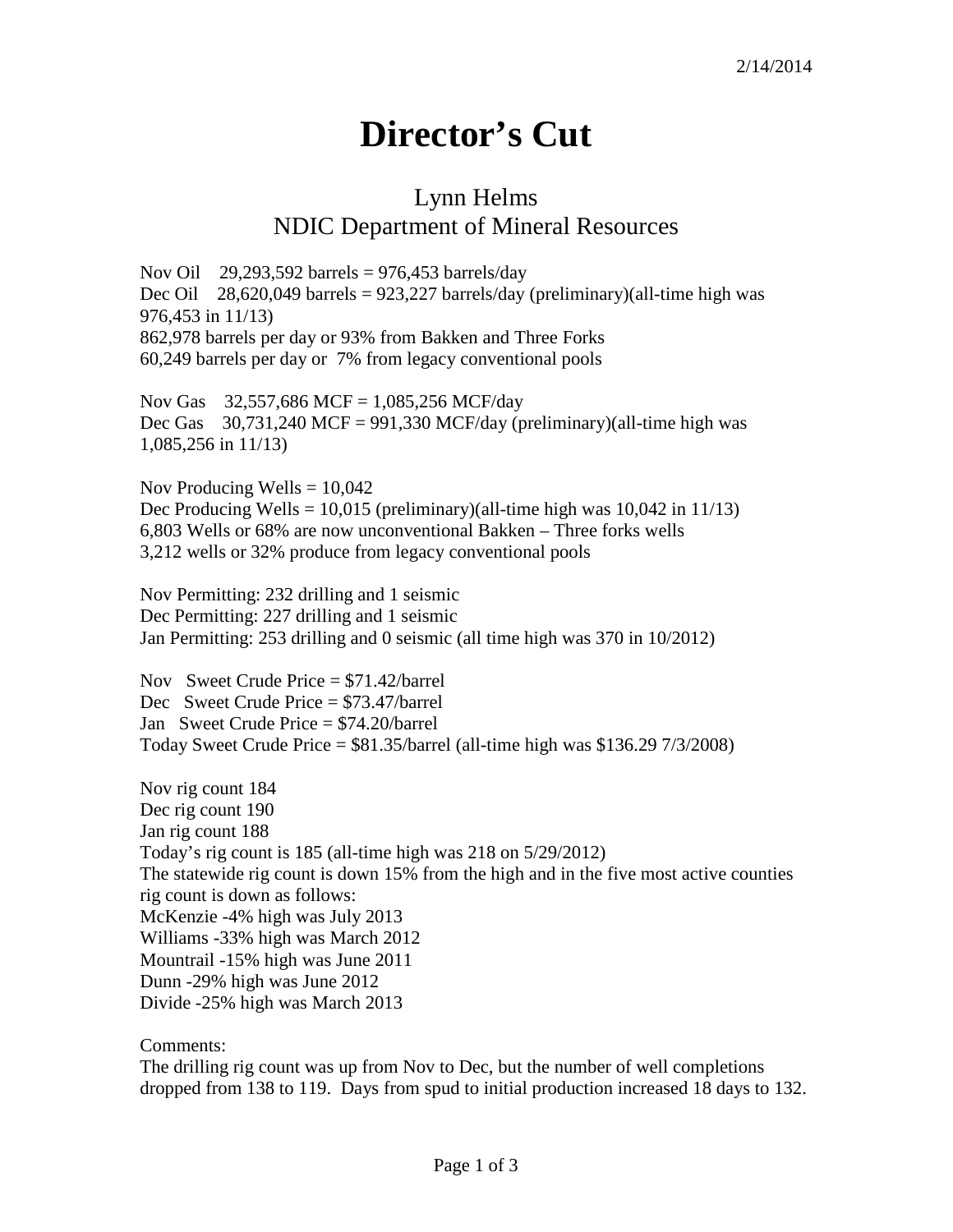Investor confidence appears to be growing, but there is still some concerns about the uncertainty surrounding federal policies on taxation and hydraulic fracturing regulation, but the big story is the December weather. Low temperatures of 21 to 31 degrees below zero, 4 major snow events, and 5 major wind events. Dickinson had the 4th coldest December on record and from Williston to Bismarck it was the 9th snowiest December since 1890.

More than 95% of drilling still targets the Bakken and Three Forks formations.

We estimate that at the end of Dec there were about 635 wells waiting on completion services, an increase of 125.

Crude oil take away capacity is expected remain adequate as long as rail deliveries to coastal refineries keep growing.

Rig count in the Williston basin is increasing slowly. Utilization rate for rigs capable of +20,000 feet remains above 90%, and for shallow well rigs (drill to 7,000 feet or less) about 60%.

Drilling permit activity was up in December and continues to be strong as operators start late winter operations and plan for multi-well pad drilling during spring melt. The NDIC goal is to maintain a sufficient permit inventory to accommodate multi-well pads through the end of load restrictions as well as the time required to deal with federal hydraulic fracturing rules if required.

The number of rigs actively drilling on federal surface in the Dakota Prairie Grasslands is 3, up 1 from 2 in January.

Activity on the Fort Berthold Reservation is as follows 23 drilling rigs (7 on fee lands and 16 on trust lands) 294,269 barrels of oil per day (107,204 from trust lands & 187,065 from fee lands) 1,129 active wells (728 on trust lands & 401 on fee lands) 130 wells waiting on completion 327 approved drilling permits (299 on trust lands & 28 on fee lands) 2,240 additional potential future wells (1,540 on trust lands & 700 on fee lands)

Seismic activity is steady with 4 surveys active/recording, 1 remediating, 1 suspended, and 1 permitted. There are now 4 buried arrays in North Dakota for monitoring and optimizing hydraulic fracturing.

North Dakota leasing activity is very low, consisting mostly of renewals and top leases in the Bakken - Three Forks area.

US natural gas storage is now 27% below the five-year average indicating increasing prices in the foreseeable future. North Dakota shallow gas exploration may be economic at future gas prices.